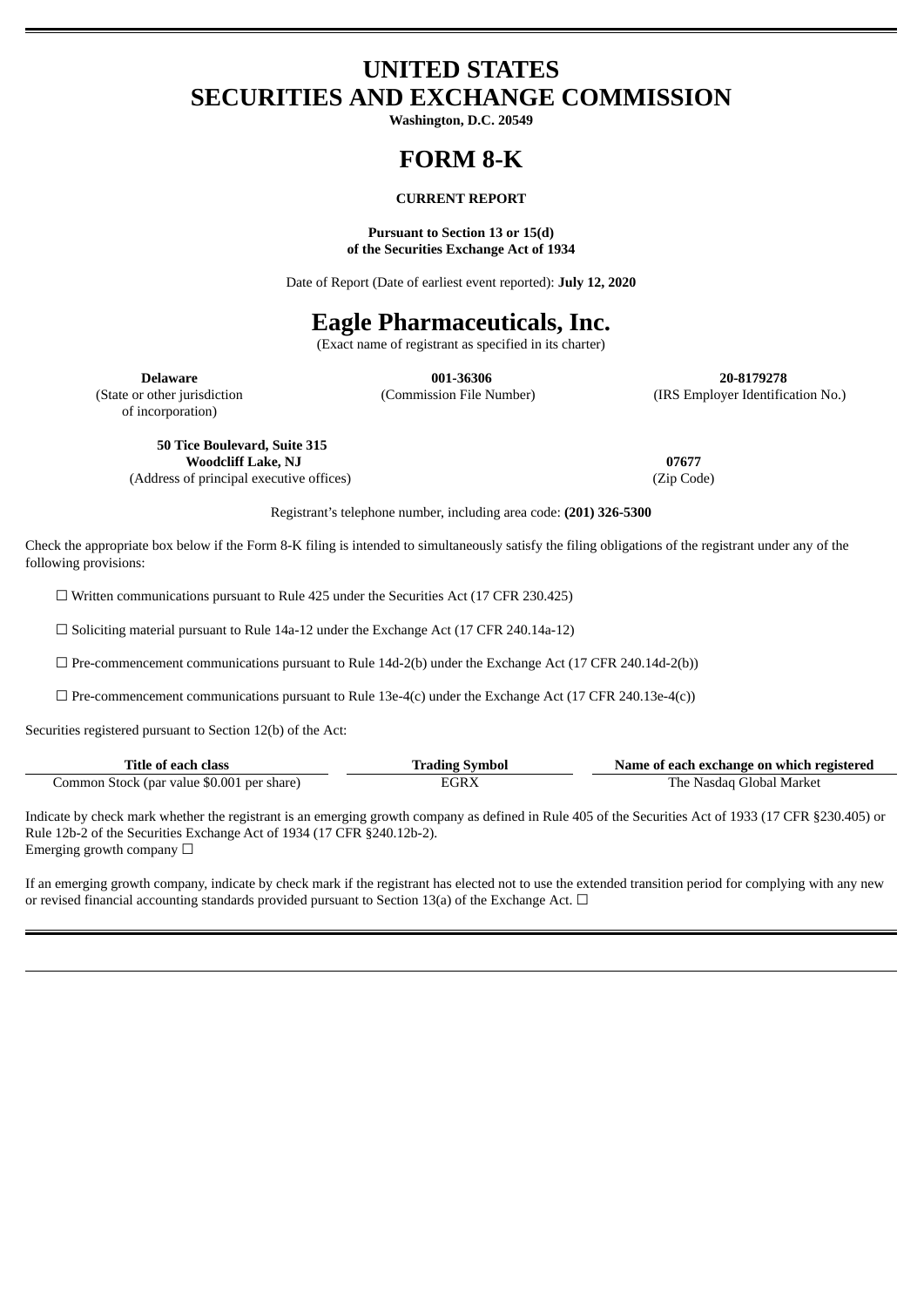#### Item 5.02 Departure of Directors or Certain Officers; Election of Directors; Appointment of Certain Officers; Compensatory Arrangements **of Certain Officers.**

On July 12, 2020, Adrian J. Hepner, M.D., Ph.D., Executive Vice President and Chief Medical Officer of Eagle Pharmaceuticals, Inc., or the Company, notified the Board of Directors of the Company that he is resigning from his position as Executive Vice President and Chief Medical Officer effective July 31, 2020 for personal reasons. Dr. Hepner will continue with the Company on a consulting basis for an interim period to provide operational continuity during the transition process.